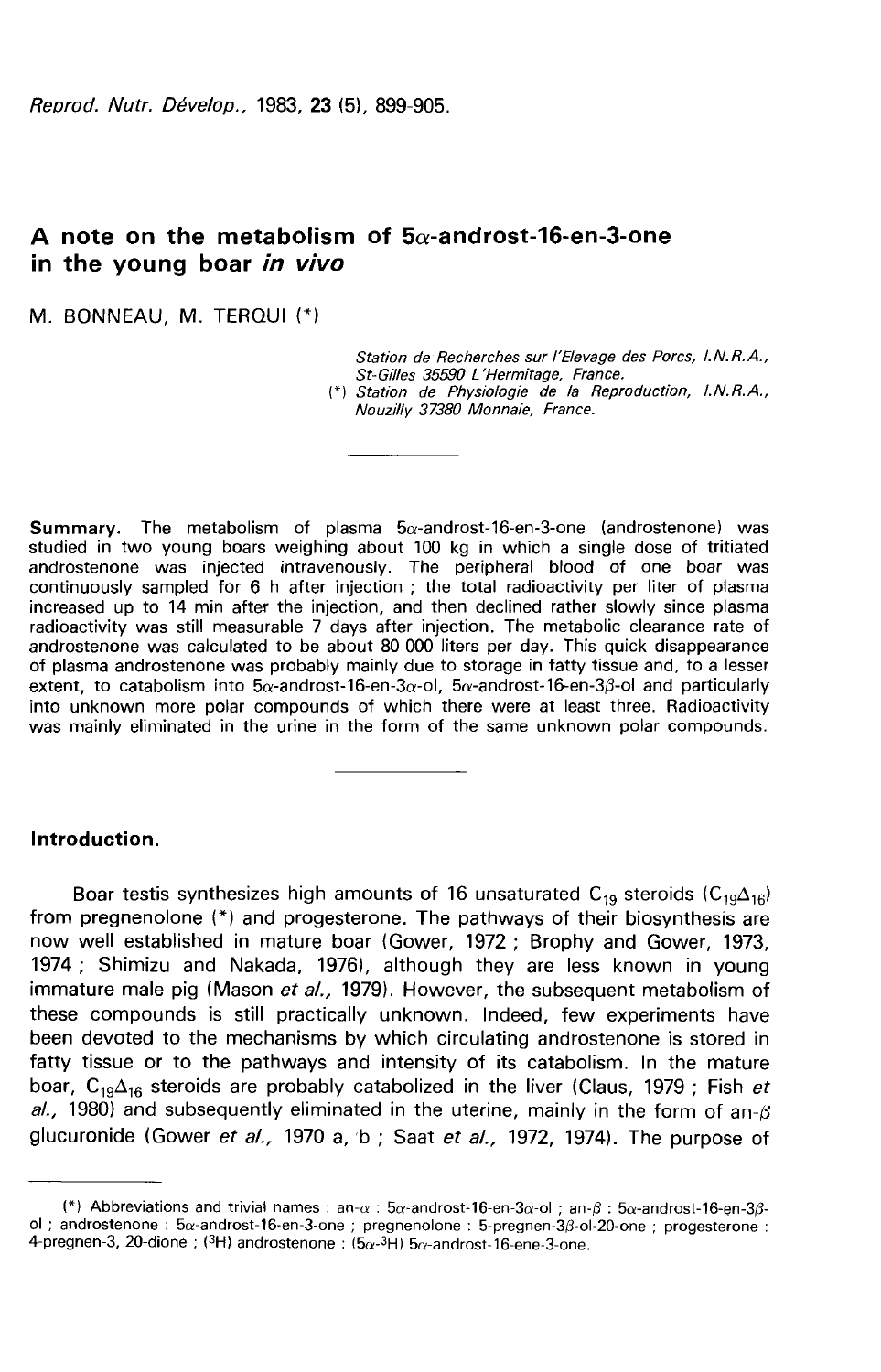this experiment was to study the metabolism and excretion of circulating androstenone in the young boar weighing about 100 kg (common slaughter weight).

## Material and methods.

Steroids.  $-$  The tritiated and unlabelled forms of androstenone were the generous gifts of Dr. Hafferl (Institute of Organic Chemistry Synthex, Palo Alto, USA) and of Dr. C. L. Hewitt (Organon Laboratories, Newhouse, Scotland), respectively. The other steroids were purchased commercially.

*Experimental design.* — Ten ml of a solution of  $(5\alpha - 3H)$  androstenone was injected intravenously in two young Large White boars weighing 97 kg (boar A : 115  $\mu$ Ci) and 99 kg (boar B :  $<$  130  $\mu$ Ci). The urine and faeces were collected every day during the week following injection. The peripheral venous blood of boar A was collected continuously through a catheter inserted into the external jugular vein from one min before to 6 h after  $(3H)$  androstenone injection. A blood sample was then drawn every day during the following week.

Extraction of steroids.  $-$  Unconjugated steroids in plasma from boar A and urine from boar B were extracted with  $2 \times 10$  volumes of hexane followed by  $2 \times 10$  volumes of cyclohexane-ethyl-acetate (1/1). Such a procedure ensures an androstenone extraction yield higher than 85 % (Claus, 1979 ; Carrié and Bonneau, unpublished observations).

Plasma (or urine) samples were then incubated overnight at 37 °C in a solution of 5 % Helix pomatia hepatopancreatic juice secretion (IBF, France) adjusted to pH 4.8 in order to hydrolize the conjugated steroids. These steroids were then extracted with  $2 \times 10$  volumes of cyclohexane-ethylacetate (1/1). The extraction yield of radioactivity from the hydrolized samples was about 50 %.

The radioactivity of faeces from boar A was measured after extraction with a mixture of methanol and water (1/1).

Chromatography of steroids.  $-$  Column chromatography on hydroxyalkoxypropyl-Sephadex (lipidex  $TM$  ; Packard Instruments) was performed as suggested by Bicknell and Gower (1975). The samples were applied at the top of the column in  $2 \times 1.75$  ml 2-2-4-trimethyl-pentane (fraction 0). Elution was carried out with 8  $\times$  2 ml 2-2-4-trimethyl-pentane (fractions 1 to 8), 11  $\times$  2 ml 2-2-4trimethyl-pentane benzene (95/5) (fractions 9 to 19) and 10 ml methanol (fraction 20). Androstenone, an- $\alpha$  and an- $\beta$  were obtained in fractions 2 to 5, 10 to 13 and 13 to 16, respectively. The more polar compounds were collected in fraction 20.

Calculation of metabolic clearance rate of plasma androstenone. - The metabolic clearance rate (MCR) of plasma androstenone was first calculated metabolic clearance rate (MCR) of plasma androstenone was first calculated<br>according to the definition :MCR = 1/  $\int_s^\infty \chi(t) dt$ , where  $\chi(t)$  was plasma (<sup>3</sup>H) androstenone (as the % of injected radioactivity per liter of plasma) at time t.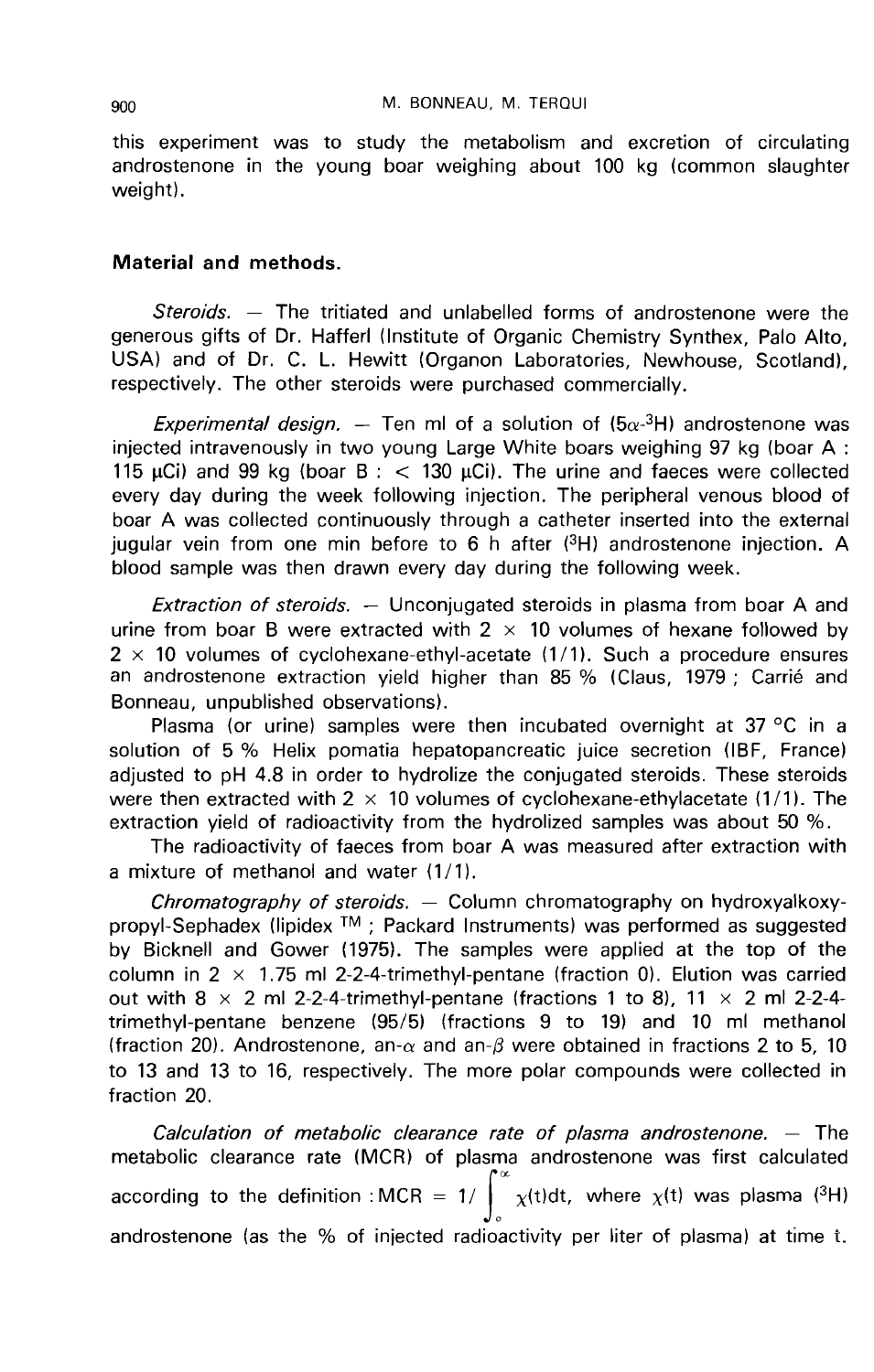Because of the limited number of available data, we had to approximate MCR by the formula 1/  $\sum \chi_i \Delta t_i$ , where  $\chi_i$  was mean (3H) androstenone during the time interval  $\Delta t_i$ . Assuming a two-pool distribution, MCR could also be obtained from<br>the semi-log plot of the disappearance curve of plasma (<sup>3</sup>H) androstenone (according to Tait and Burstein, 1964). The two approaches provided similar results.

#### Results.

#### I. Profile of plasma radioactivity.

The total radioactivity per liter of peripheral plasma increased during the first 14 min following  $(3H)$  androstenone injection and declined afterwards (fig. 1), the



FIG. 1. - Profile of plasma radioactivity after injection of  $^{3}H$  androstenone.

maximal level being only 1.44 % of the injected dose per liter. Plasma radioactivity decreased slowly : 250, 220, 140 and 130  $10<sup>3</sup>$  dpm/l were measured 1, 2, 3 and 7 days, respectively, after (3H) androstenone injection. Radioactivity located in the *unconjugated fraction* declined very sharply after  $(3H)$ androstenone injection. The absolute androstenone level as well as the percentage of this steroid in the unconjugated fraction decreased after radioactivity injection (fig. 2). The metabolic clearance rate of plasma androstenone was estimated at 87 000 or 73 000 liters per day, depending on whether the first or second method of calculation was used (fig. 3). The proportion of an- $\alpha$  and an- $\beta$  declined slightly with time, whereas the percentage of the more polar compounds increased (fig. 2). There was no androstenone in the *conjugated fraction* which included only polar compounds from 30 min after injection. The metabolites of androstenone (an- $\alpha$ , an- $\beta$  and polar compounds belonging to both fractions) accounted for 72 % of plasma radioactivity as early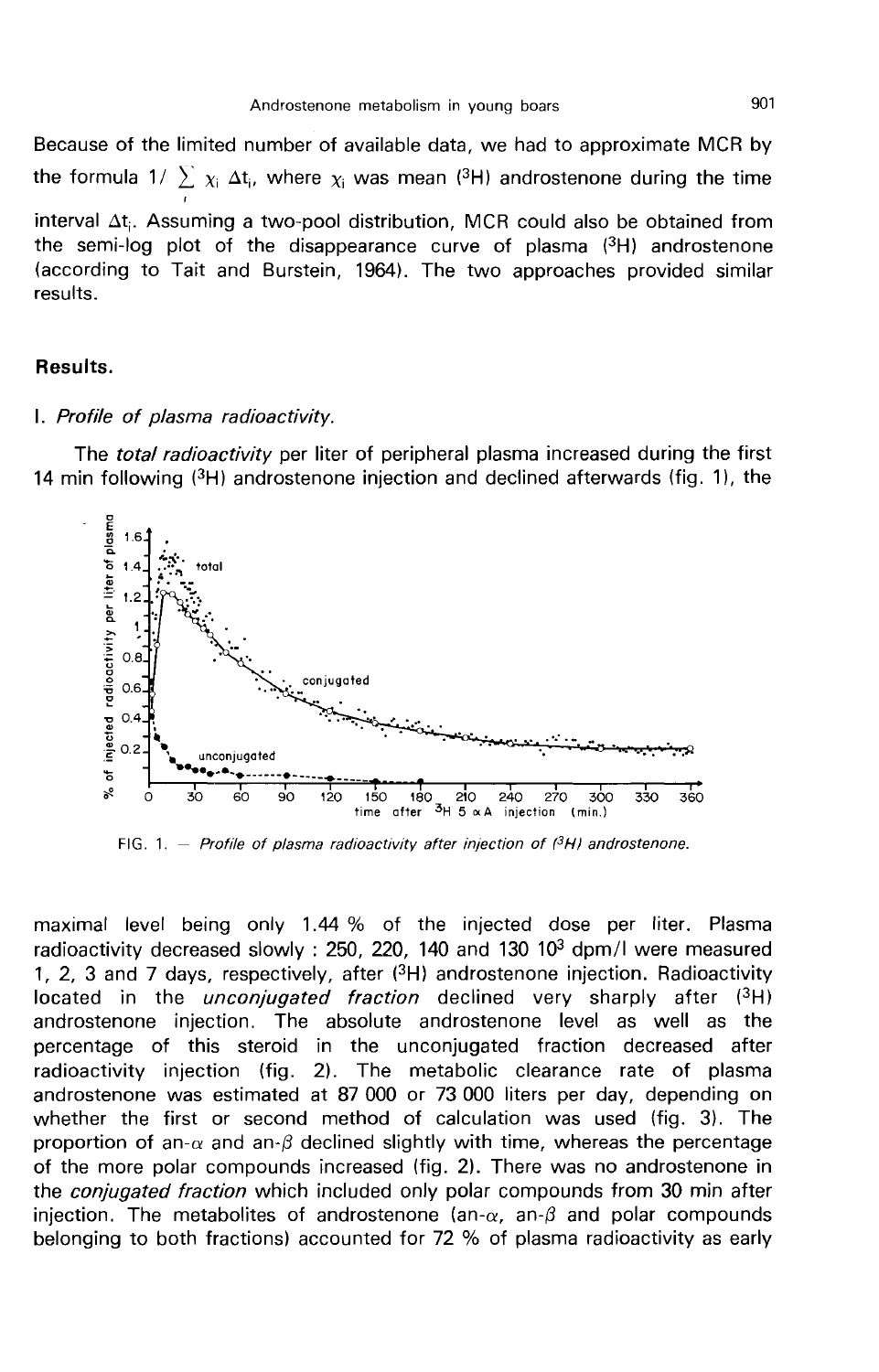as the first minute after injection. Afterwards, the proportion of these metabolites increased with time up to more than 99 % of the total plasma radioactivity beyond 40 min.



FIG. 2. - Profile of the composition of plasma unconjugated fraction after injection of  $(3H)$ androstenone.

FIG. 3. - Profile of plasma  $(3H)$  androstenone after injection of  $(3H)$  androstenone.

#### II. Ways and forms of radioactivity elimination.

Only a small quantity of the radioactivity was eliminated in the faeces. Faecal excretion accounted for 0.1, 2.6 and 1.8 % of the injected dose on days 1, 2 and 3, respectively, after injection.

Excretion of radioactivity in the urine of boar A was maximal on day 1 (41 % of injected dose) and then declined. Only 51 % of the injected dose was recovered in the urine after one week of collection. The elimination rate of boar B appeared to be slower, maximal excretion being observed only on day 2. The unconjugated fraction containing only polar compounds accounted for 30 % of the urinary radioactivity on day 1 and for 15 % on day 2. Traces (4 %) of an- $\alpha$ and an- $\beta$  were found (on day 2 only) in the conjugated fraction, while the remaining radioactivity (96 to 100 %) was that of the polar compounds.

Thin-layer chromatography was performed on the hydrolized conjugated fraction of boar B urine in order to investigate the nature of the polar compounds. Development with benzene-acetone (9/1) first confirmed that they differed from an- $\alpha$  and an- $\beta$ . Further development with chloroform-ethanol (9/1) separated these compounds into 3 zones ; each zone was then individually developed with chloroform-ethanol (7/3) but no further separation was obtained.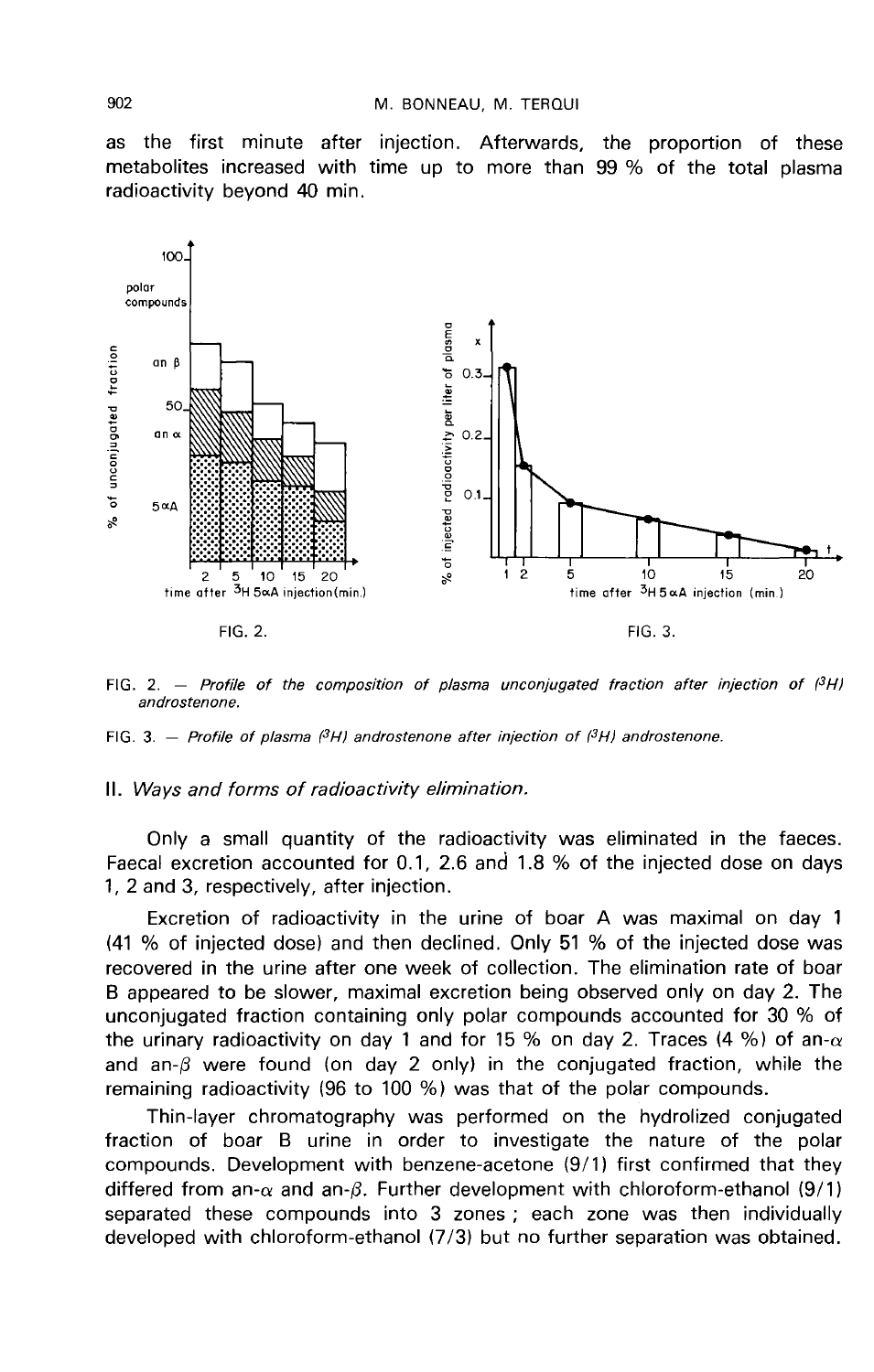The same 3 zones were obtained after thin-layer chromatography (chloroformethanol 9/1) of the hydrolized conjugated fraction of plasma from boar A, 30 min and 60 min after (3H) androstenone injection.

## Discussion.

The profile of plasma radioactivity shows that androstenone injected into peripheral blood disappears quickly. Direct excretion into urine being excluded (Gower et al., 1970 a, b, 1972 ; Saat et al., 1974 and the present data), our results show that androstenone was catabolized into steroids belonging to both conjugated and unconjugated fractions. According to Fish et al. (1980), free<br>C<sub>19</sub>A<sub>16</sub> steroids may be conjugated in porcine liver. However, the metabolic results show that androstenone was catabolized into steroids belonging to both conjugated and unconjugated fractions. According to Fish *et al.* (1980), free  $C_{19} \Delta_{16}$  steroids may be conjugated in porcine liver. Howe (around 4 000 liters per day in such animals). Therefore, other mechanisms are involved. The catabolism of androstenone by testes, described in in vitro (Gower, 1972) and in vivo (Saat et al., 1974) studies, cannot explain its quick disappearance from the plasma since testicular blood flow (around 30 liters per day according to Saat et al., 1974) was negligible compared to metabolic clearance rate. Consequently, we must assume that the uptake and storage of androstenone by the salivary glands and fatty tissue are the main mechanisms responsible for its very quick disappearance from the plasma.

The catabolism of androstenone leads to an- $\alpha$ , an- $\beta$ , and mainly to unidentified more polar compounds found in both plasma and urine. The presence of metabolites other than an- $\alpha$  or an- $\beta$  have been previously established in boar plasma (Saat et al., 1974) and human urine (Kingsbury and Brooksbank, 1978). However, the quantitative importance of these polar compounds appears to be an original result since they are the main form of androstenone elimination in the young boar. Previous results obtained in the mature boar (Gower et  $al$ , 1970 a, b, 1972 ; Saat et al., 1974) reported an- $\beta$  (mainly as glucuronide) and traces of an- $\alpha$  as the only forms of urinary excretion of androstenone. These conflicting results may be explained by differences in experimental techniques (injection into testicular artery vs peripheral venous plasma in our experiment) or by differences in the physiological age of the animals. Thus, as previously pointed out by Booth (1975) and Mason *et al.* (1979), the metabolism of C<sub>19</sub> $\Delta_{16}$ steroids probably varies according to the age and the sexual maturity of the boars. The polar compounds found in this work were unidentified ; it has only been shown that there are at least 3 different ones. They could be androstanetriols, as suggested by Kingsbury and Brooksbank (1978) in human studies, monoketoandrostanediols or diketoandrostaneols.

Only 51 % of the injected radioactivity was recovered in urine after one week of collection, whereas a small proportion was eliminated in the faeces. The remaining radioactivity was probably still stored in body tissues since the apparent half-life of fat androstenone is in the range of 4 to 14 days in boars of similar age and weight (Claus, 1976 ; Bonneau et al., 1982). However, one cannot exclude the possibility that some  $\Delta 4$  or  $\Delta 5$  metabolites were formed,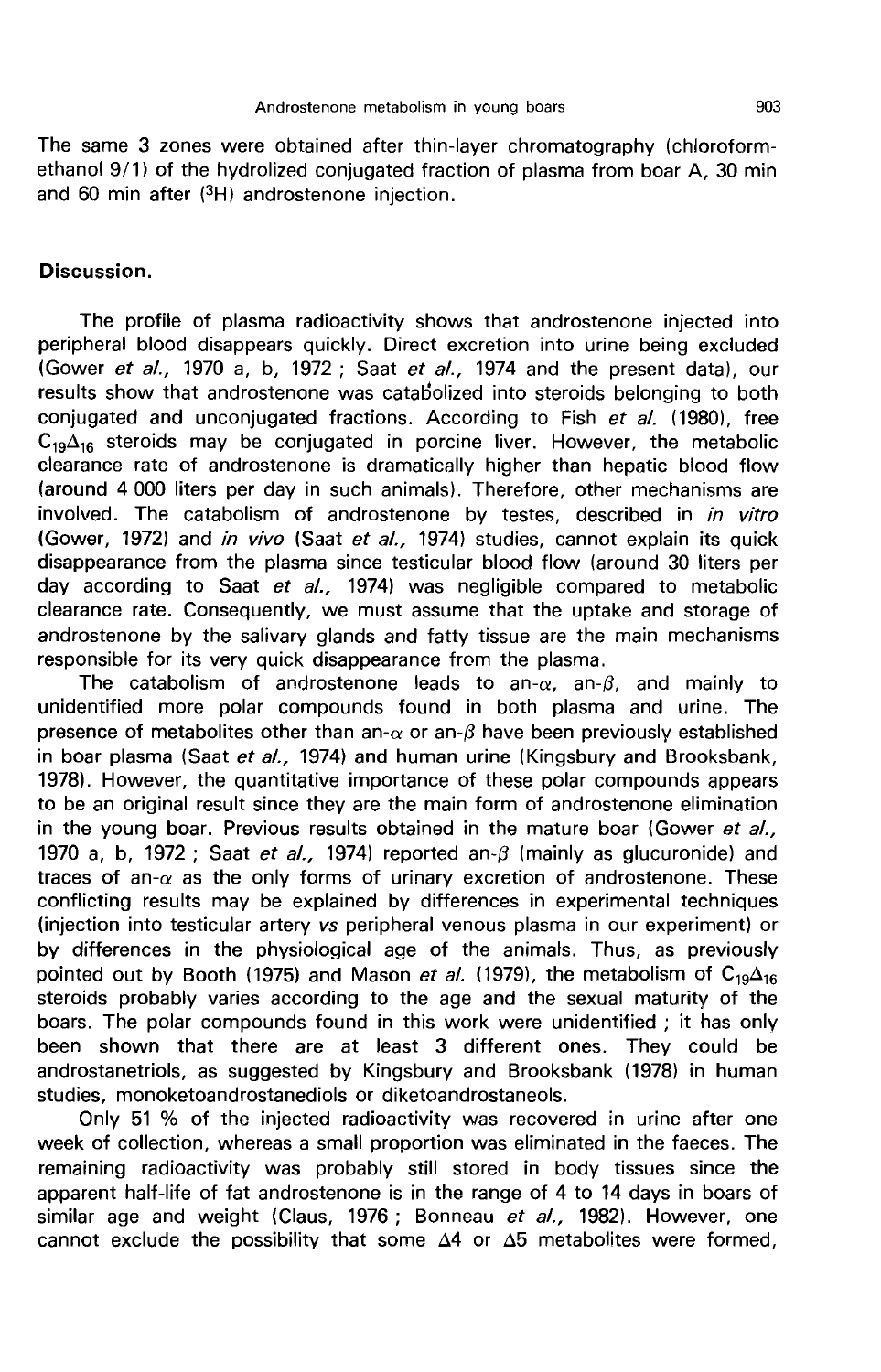which could not be measured by the methods applied, since the  $5\alpha$ -tritium labelling is removed in such compounds.

Our results were obtained in only one (MCR) or two boars (urinary excretion). Therefore, it would be worthwhile to confirm these preliminary findings and to try to identify the unknown polar compounds that are the main forms in which circulating androstenone is eliminated. Unfortunately, the limited availability of tritiated androstenone did not enable us to obtained any more data.

> Recu en septembre 1981. Accepte en mai 1983.

Résumé. Etudes sur le métabolisme de  $5\alpha$ -androst-16-ene-3-one chez le jeune verrat in vivo.

Le métabolisme de  $5\alpha$ -androst-16-ene-3-one (androsténone) plasmatique est étudié chez deux jeunes verrats pesant environ 100 kg chez qui une dose unique d'androsténone tritiée est injectée par voie intraveineuse. Pour l'un d'entre eux, du sang veineux périphérique est collecté en continu pendant 6 h après l'injection. La radioactivité totale par litre de plasma périphérique augmente jusqu'à 14 min après l'injection puis décroît assez lentement puisque la radioactivité plasmatique est encore mesurable après 7 jours. Le taux de clearance métabolique de l'androsténone plasmatique est d'environ 80 000 litres par jour. Une disparition aussi rapide de l'androsténone plasmatique peut être expliquée par le stockage dans le tissu adipeux et, à un moindre degré, par le catabolisme vers  $5\alpha$ -androst-16ene-3 $\alpha$ -ol, 5 $\alpha$ -androst-16-ene-3 $\beta$ -ol et surtout vers des composés plus polaires non identifiés (au moins 3 différents). La radioactivité est essentiellement éliminée dans les urines sous la forme des mêmes composés polaires.

### Références

BICKNELL D. C., GOWER D. B., 1975. Separation of some 16-androstenes on hydroxyalkoxy-

- propyl-Sephadex (Lipidex). *J. Chromatogr.,* 110, 210-212.<br>BOOTH W. D., 1975. Changes with age in the occurence of C<sub>19</sub> steroids in the testis and<br>cubin. allowing the of the borr. *I. Boored. Eget. 13, 4*59,472.
- submaxillary gland of the boar. *J. Reprod. Fert.,* **42,** 459-472.<br>BONNEAU M., MEUSY-DESSOLLE N., LEGLISE P. C., CLAUS R., 1982. Relationships between fat and plasma androstenone and plasma testosterone in fatty and lean young boars following castration. Acta endocrinol. (Copenh), 101, 129-133.
- BROPHY P. J., GOWER D. B., 1973. Further studies on the properties of the Enzyme System involved in the conversion of  $C_{21}$  steroids into 16 unsaturated  $C_{19}$  steroids in boar testis. Biochem. Soc. Trans., 1, 181-184.
- BROPHY P. J., GOWER D. B., 1974. Studies on the inhibition by 5a-Pregnane-3,20-dione of the biosynthesis of 16-androstenes and dehydroepiandrosterone in boar testis preparations. Biochim. biophys. Acta, 360, 252-259.
- CLAUS R., 1976. Messung des Ebergeruchstoffes im Fett von Schweinen mittels eines Radioimmunotests. 2. Mitteilung : Zeitlicher Verlauf des Geruchdepotabbaues nach der<br>Kastration. *Z. Tierz. Züchtungsbiol.,* <mark>93,</mark> 38-47.
- CLAUS R., 1979. Pheromone bei Säugetieren unter besonderer Berüchsichtigung des Eberge-<br>ruchstoffes und seiner Beziehung zu anderen Hodensteroiden. In Forstchr. Tierphysiol.<br>Tierernähr, n° 10 (Beihefte zur Z. Tierphysiol.
- FISH D. E., COOKE G. M., GOWER D. B., 1980. Investigation into the sulfoconjugation of  $5\alpha$ -androst-16-en-3 $\beta$ -ol by porcine liver. Febs Lett., 117, 28-32.